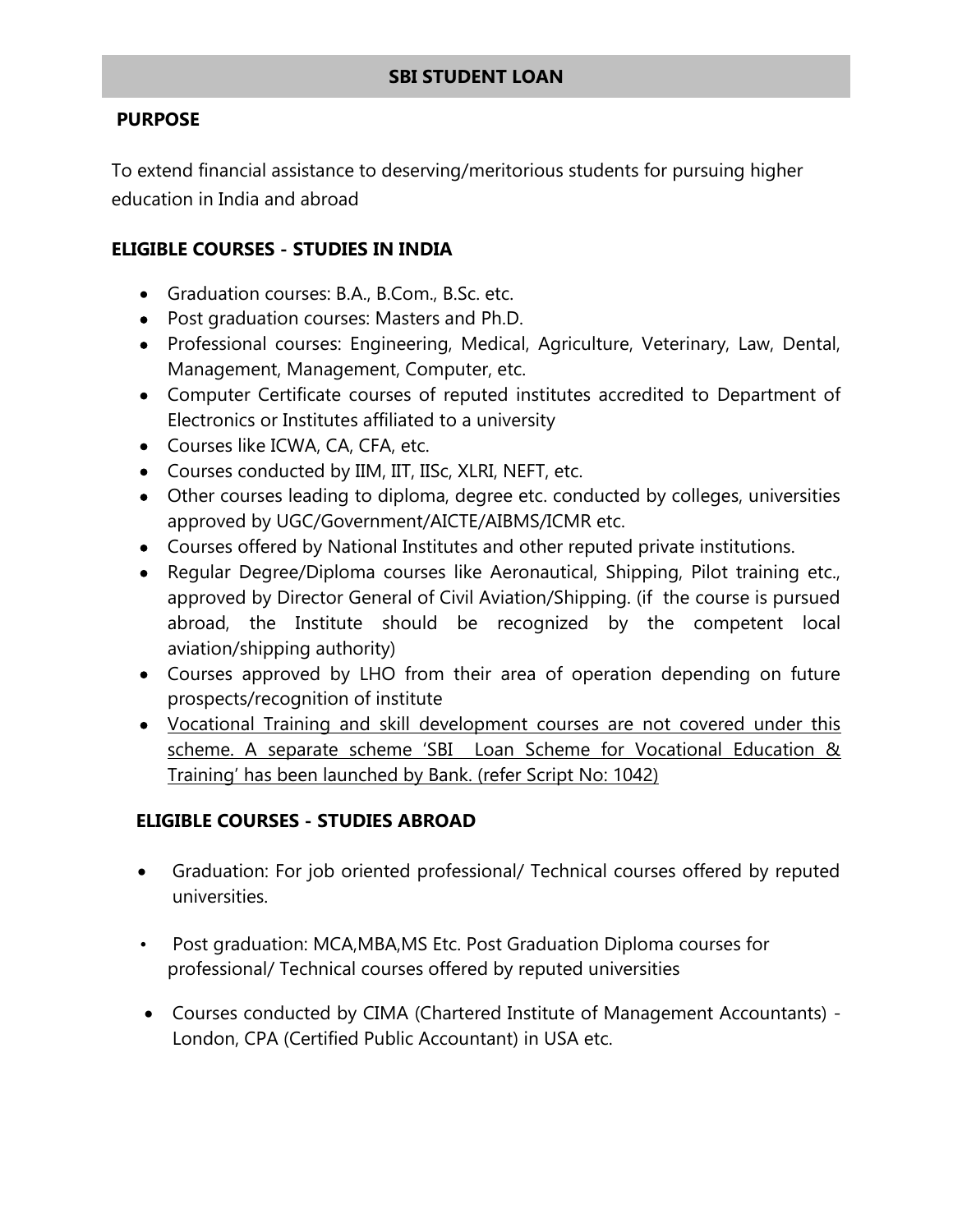#### **STUDENT ELIGIBILITY**

- Should be an Indian National.
- Secured admission to a higher education course in recognized institutions in India through Entrance Test/ Merit Based Selection process after completion of HSC (10 plus 2 or equivalent)
- Secured admission to foreign university/institutions\*\*
- In cases, where there is no Entrance Test/ Merit based selection procedure, securing admission to a higher education course in a recognized institute may be considered.
- Students who have appeared in any Entrance Test, secured passing marks but could not get admission due to lower ranking and who opt to pursue the course under Management Quota in the same Institution or another Institution for reasons of convenience (proximity) or choice of course, will be eligible for sanction of Education Loans. For courses under Management Quota seats considered under the scheme, fees as approved by the State Government/ Government approved regulatory body for payment seats will be taken.

\* Students who are required to deposit part of the admission fee on the day they go for counseling and

\*\*students who are to deposit part of the fee before admission is formally granted may also apply (subject to conditions)

## **ELIGIBLE EXPENSES**

- Fee payable to college/school/hostel.
- Examination/Library/Laboratory fee.
- Travel expenses/passage money for studies abroad.
- Purchase of books/equipments/instruments/uniforms/ computer at reasonable cost, if required for course completion and any other expense required to complete the course– like study tours, project work, thesis, etc. can be considered for loan subject to the condition that these should be capped at 20% of the total tuition fees payable for completion of the course.
- Caution deposit /building fund/refundable deposit supported by Institution bills/receipts the amount considered for loan should not exceed 10% of the tuition fees for the entire course.
- Cost of a two-wheeler upto Rs. 50,000 can be included in the expenses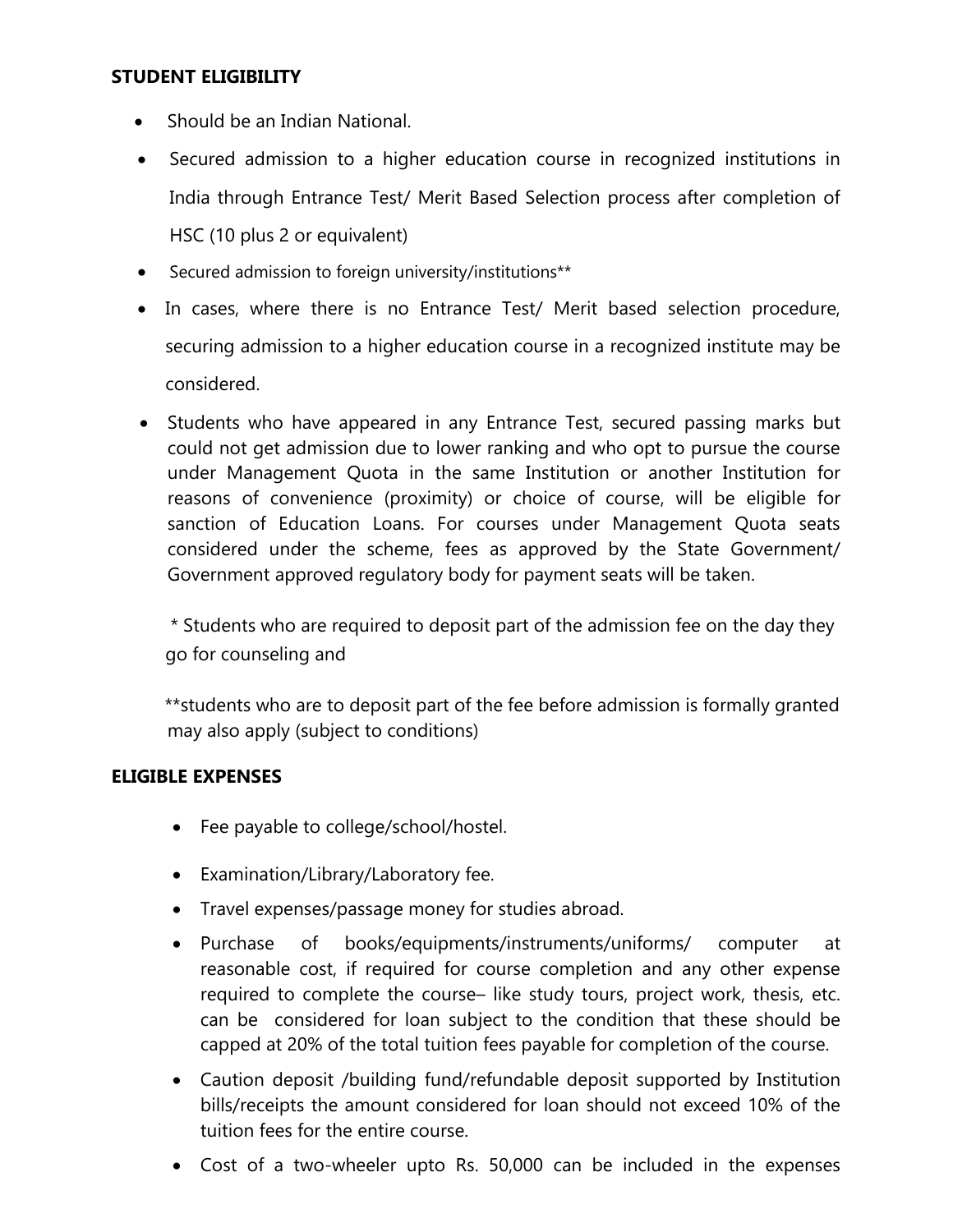considered eligible for finance where the loan amount is secured by a suitable third party guarantee and/or tangible collateral security. Twowheeler can be necessary in some cases where hostel and college are far apart.

 Premium of 'RiNn Rakhsha' (IRDA License No: UIN: 111N078V01): Finance for 'RiNn Rakhsha' will improve insurance-coverage of the loan.

\*Subject to certain conditions

# **QUANTUM OF FINANCE**

For studies in India: Maximum Rs. 10 lacs

For studies Abroad: Maximum Rs. 30 lacs

# **MARGIN**

- Up to Rs 4 lacs: NIL
- Above Rs 4 lacs: Studies in India: 5% , Studies abroad: 15%
- Scholarship/assistantship to be included in margin.

Margin to be brought in on year-on-year basis as and when disbursements are made on a pro-rata basis.

• Students applying for above Rs 4 lacs for study abroad to deposit Rs 5000/- by Bankers' Cheque, which will be adjusted later towards margin/interest or commission a/c if loan not availed.

# **RATE OF INTEREST**

- For loans upto Rs.4 lacs –350 bps above BASE RATE
- Above Rs.4 lacs and upto Rs.7.50 lacs– 375 bps above BASE RATE
- Above Rs.7.50 lacs 175 bps above BASE RATE
	- 50 bps concession in interest for girl student
	- -1% concession in rate of interest if full interest is paid during moratorium period
	- Simple interest is charged during study period and moratorium period